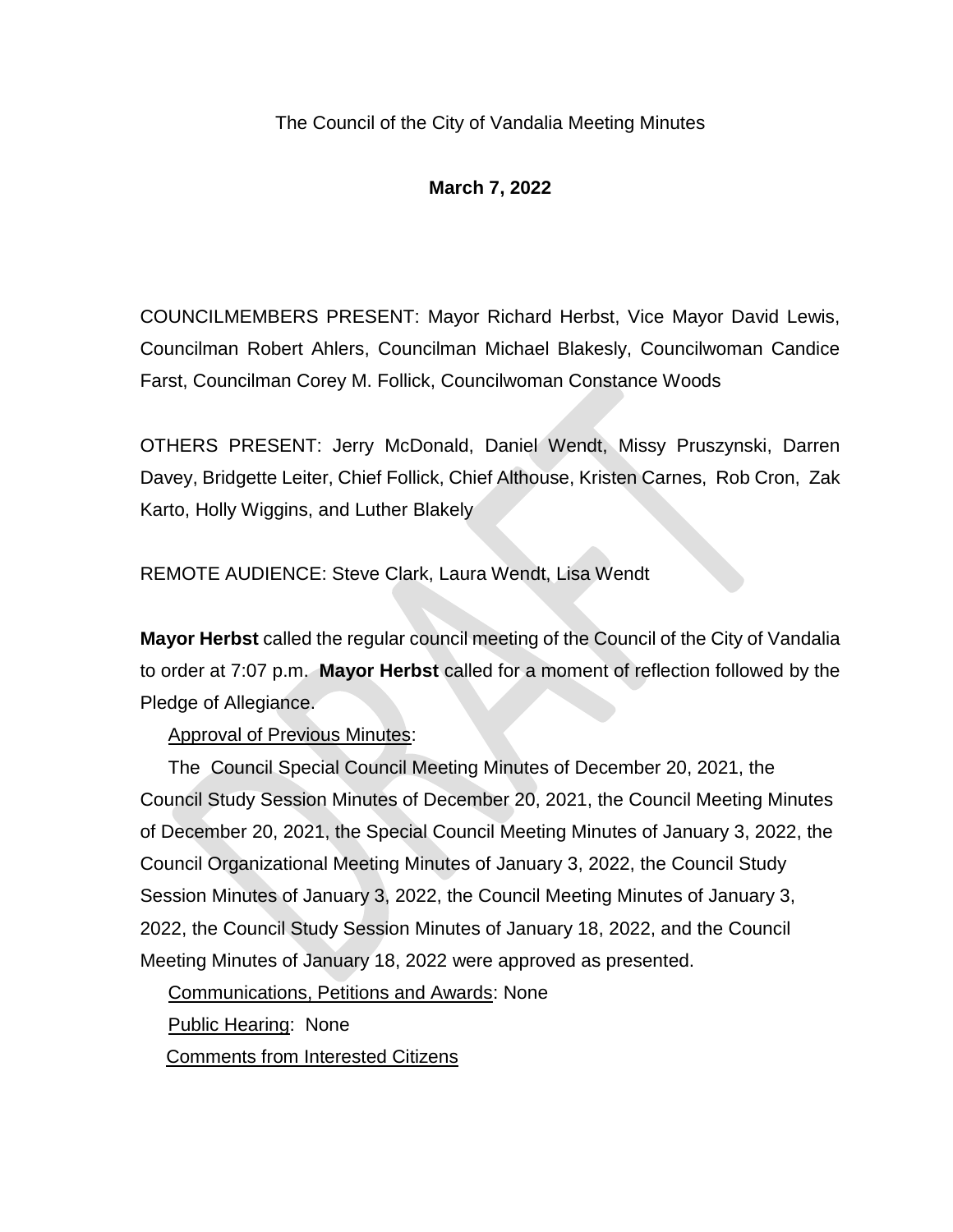#### **March 7, 2022**

 **Mayor Herbst** called for comments from interested citizens either in chambers or on-line. AES Ohio representative **Holly Wiggins**, 660 Cassel Creek, reminded the audience the Gift of Power program is on-going. She advised any citizens who are having issues with paying their electric bill should contact the Salvation Army or go online to aesohio.com/gift. **Ms. Wiggins** concluded by encouraging the audience to help fellow citizens.

#### CITY MANAGER'S REPORT

Information Items:

**Mr. Wendt** reminded Council the Chamber Annual Meeting including the State of the City is tomorrow morning at Scene75 and breakfast starts at 7:30 a.m. He advised Council he will be meeting with Congressman Turner's office on Wednesday, March 9 to discuss potential funding for the road around the north side of the airport for logistics access and funding. **Mr. Wendt** shared that today he received a call from Montgomery County environmental services regarding monitoring of wells in Butler Township. He noted there are sixteen properties on the Ohio Department of Health map which include properties within the Vandalia corporate limit. The Vandalia residents and property owners will receive a letter offering free optional testing. **Mr. Wendt** advised this item is directly related to the PFAS groundwater contamination. The county is attempting to understand specifically where the contamination is and the corresponding levels.

Action Items: None

Old Business: None

Resolutions:

**22-R-18** A Resolution Awarding The Bid For The SCBA Compressor & Fill Station Project, Requested By The Division Of Fire, To Breathing Air Systems In The Amount Of \$46,769.74 As The Lowest And Best Bid And Declaring The Current Breathing Air Compressor And Fill Station Surplus. **Mr. McDonald** read Resolution 22-R-18 by title.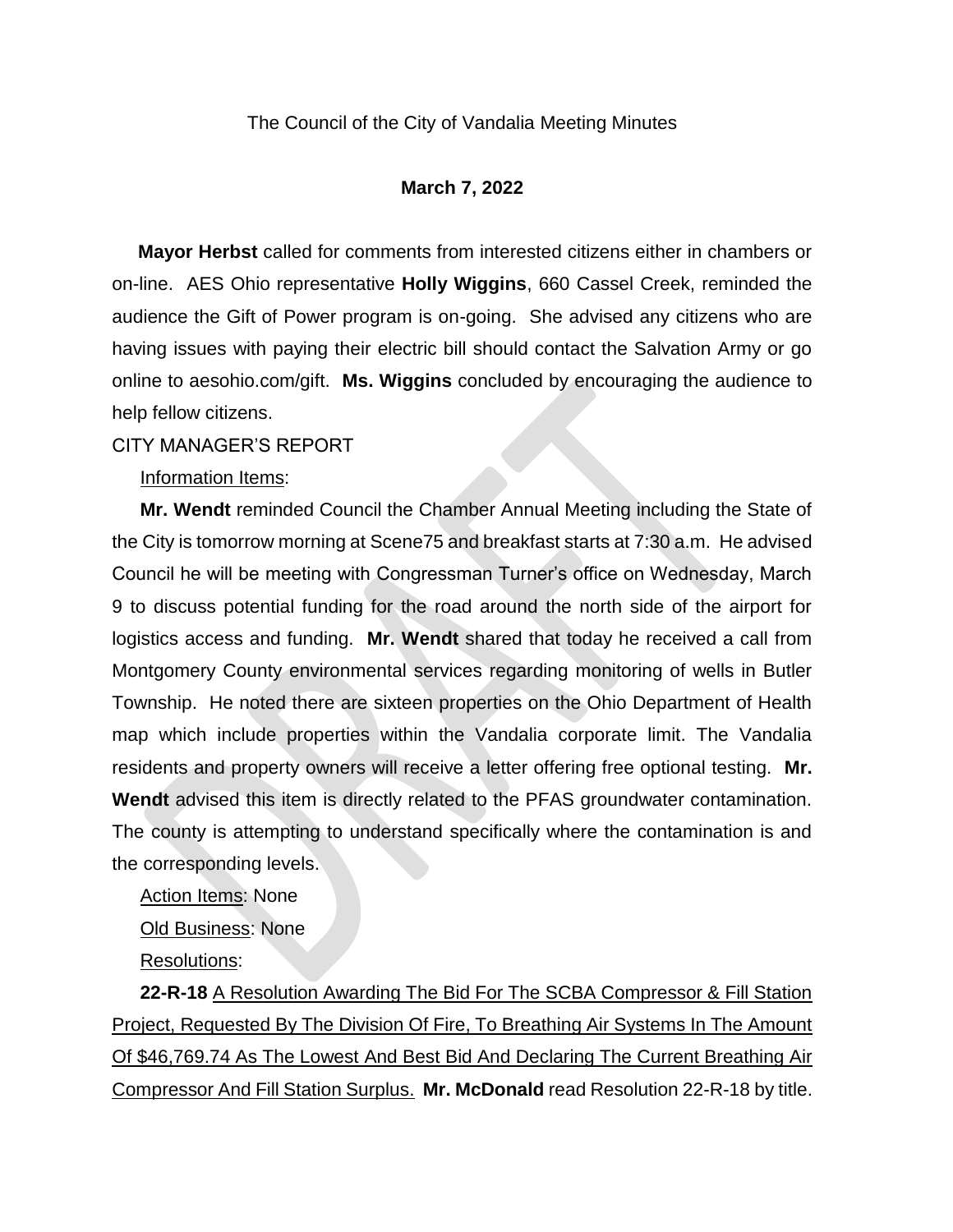#### **March 7, 2022**

**Mr. Wendt** explained the Division of Fire is recommending the replacement of its 1972 breathing air compressor, as it has reached the end of its useful life. The Division of Fire budgeted \$50,000 for this project. Two bid proposals were received. Breathing Air Systems, a company that has been the City's breathing air service provider for many years, submitted a primary bid based on the specifications, which called for a full enclosed compressor, and they submitted an alternative to the primary bid which was the exact same compressor but in an "open" configuration. After careful review of each submission, the Division of Fire recommends that City Council award this project to Breathing Air Systems of Reynoldsburg Ohio, for the lowest and best bid amount of \$46,769.74. It was moved by Councilman Blakesly, seconded by Vice Mayor Lewis, to approve Resolution 22-R-18. Motion passed 7-0.

**22-R-19** A Resolution Awarding The Bid For Removal And Replacement Of Certain Curbs And Sidewalks Requested By Development And Engineering Services, To D. L Smith Concrete, LLC. At The Lowest And Best Bid Price Of \$382,907.00. **Mr. McDonald** read Resolution 22-R-19 by title. **Mr. Wendt** advised bids were opened publicly for the removal and replacement of certain curbs and sidewalks on Tuesday February 15, 2022. Three sets of specifications were issued, and all three contractors submitted bids for the project. Bids ranged from \$382,907.00 to \$424,738.50. Our estimate for the project was \$443,000. This project along with our street resurfacing project is a major part of the City's Enhance Infrastructure policy goal. Not only are we replacing deteriorating section of curb and sidewalk, the City will be installing ADA Compliant handicap ramps at each intersection of the streets that will be resurfacing this year. Mr. Wendt recommended awarding the contract for this project to D.L. Smith Concrete, LLC of Norwalk, OH as the lowest and best bid at their bid price of \$382,907.00. It was moved by Councilwoman Farst, seconded by Councilman Ahlers, to approve Resolution 22-R-19. Motion passed 7-0.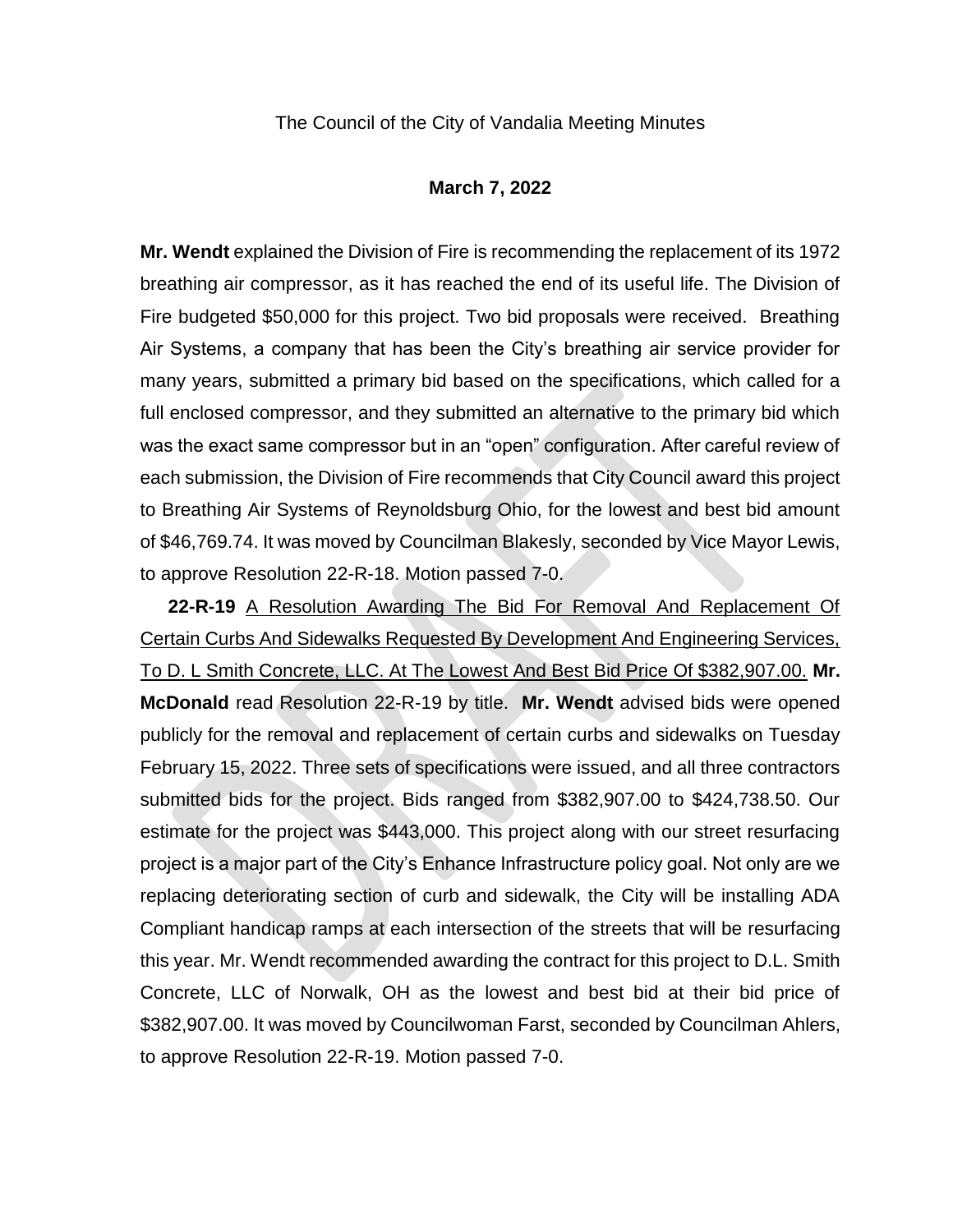#### **March 7, 2022**

**22-R-20** A Resolution Authorizing The City Manager To Contract With Motorola Solutions To Provide Maintenance And Service For The Radio Consoles And Equipment In The Police Division's Communications Center In The Amount Of \$29,989.40. **Mr. McDonald** read Resolution 22-R-20 by title. **Mr. Wendt** advised in 2016, Vandalia Division of Police purchased new Motorola radio consoles during an upgrade and remodeling of the Communications Center. Vandalia Division of Police utilizes Motorola Solutions for maintenance and service of the MCS7500 radio consoles and equipment utilized in the Communications Center. Motorola Solutions' Astro 25 Advanced Plus Services provides an integrated and comprehensive sustainment program for fixed end network infrastructure equipment, including cybersecurity products and services. The 2022 annual service and maintenance agreement is \$29,989.40. VPD budgeted \$29,622.00 for this annual maintenance agreement. We will be utilizing \$367.40 from the same line item (110.231.5272) to cover the overage billed. **Mr. Wendt** respectfully, request that competitive bidding be waived, and we continue to contract with Motorola Solutions to provide maintenance and service for the radio consoles and equipment in VPD's Communications Center. It was moved by Vice Mayor Lewis, seconded by Councilman Follick, to approve Resolution 22-R-20. Motion passed 7-0.

**22-R-21** A Resolution To Enter Into An Agreement With McGohan / Brabender Agency, Inc For Brokerage And Consulting Services. **Mr. McDonald** read Resolution 22-R-21 by title. **Mr. Wendt** explained advised this proposal does not modify current employee benefits provisions or plans. Over the last year, he met with several firms to consider whether the City should migrate its brokerage services for health, dental, and ancillary services. After extensive research, I have determined that it is in the interest of the taxpayers, City organization, and employees to migrate our brokerage and consulting services. It was moved by Councilman Follick, seconded by Councilman Blakesly, to approve Resolution 22-R-21. Motion passed 7-0.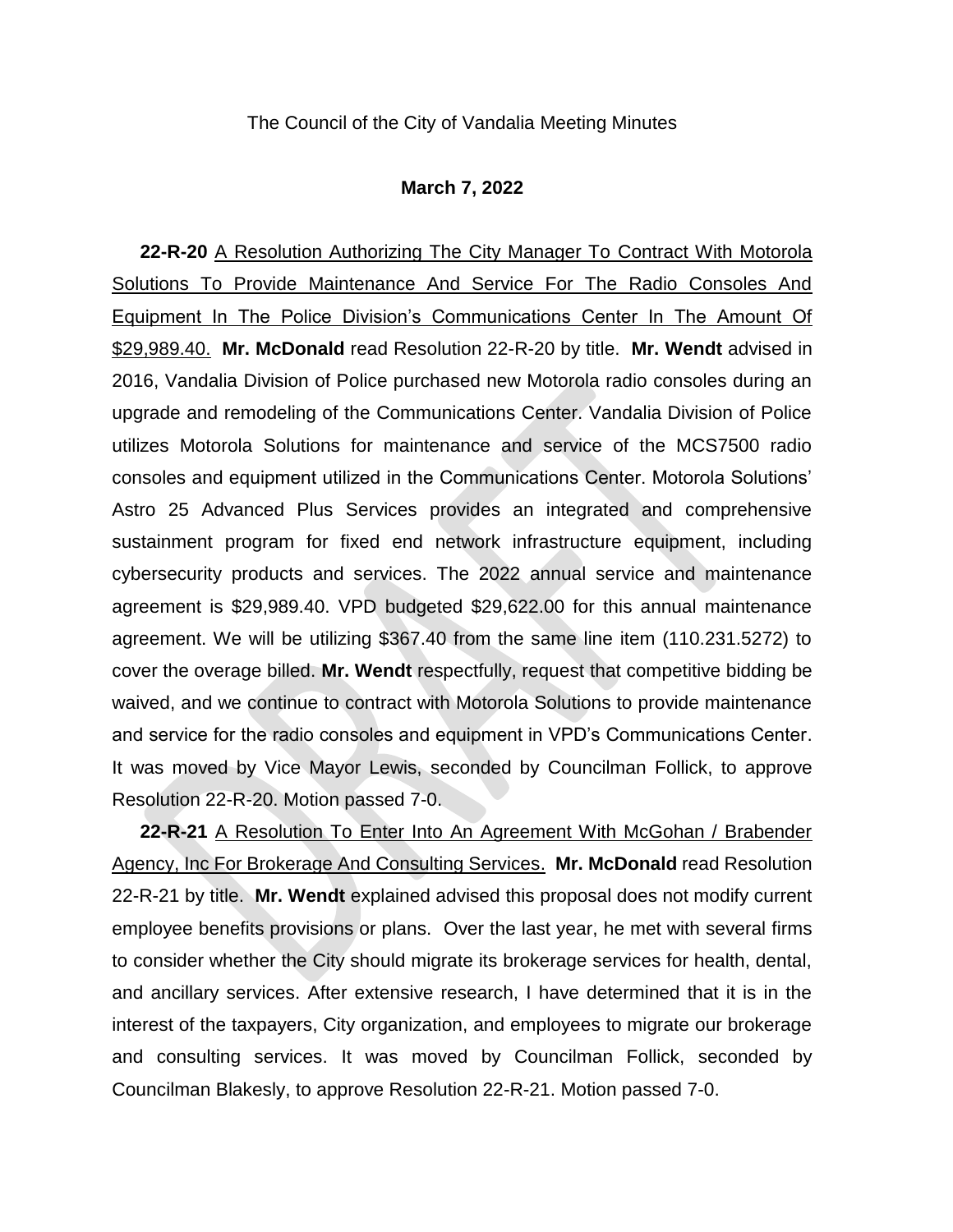# **March 7, 2022**

Ordinances – First Reading: None

Ordinances – Second Reading: None

Ordinances – Emergency Reading: None

Reports from Boards and Commissions:

# **Variance: Audible Device within 150' of Residences – 335 S. Dixie**

**Mr. Wendt** explained the Applicant and building owner, Bison Commercial Investments, has requested a variance to allow for an audible device within 150' of a residential dwelling unit. The Board of Zoning Appeals voted 4-0 to recommend approval of the requested variance. It was moved by Councilwoman Farst, seconded by Councilman Blakesly, to approve the variance request at 335 S. Dixie Drive. Motion passed 7-0.

# **Variance: Deck Setback – 1144 Rexford**

**Mr. Wendt** advised the Applicant, Kyle Leber, has requested a variance to allow for a screened-in deck within the rear yard setback of 35'. The Board of Zoning Appeals voted 4-0 to recommend approval of the requested variance. It was moved by Councilman Follick, seconded by Vice Mayor Lewis, to approve the variance request at 1144 Rexford. Motion passed 7-0.

# **Variance: Solar Panels - 375 Halifax Drive**

**Mr. Wendt** explained the Applicant, Ace Thompson, Fluent Solar, has requested a variance on behalf of Luther Blakley, property owner, to allow for 9 solar panels on the front face of the roof which faces a right-of-way, Halifax Drive. The Board of Zoning Appeals was split 2-2 on recommending denial of the requested variance. It was moved by Councilwoman Farst, seconded by Councilman Ahlers, to deny the variance request at 375 Halifax. **Councilman Ahlers** commented that he moved to deny the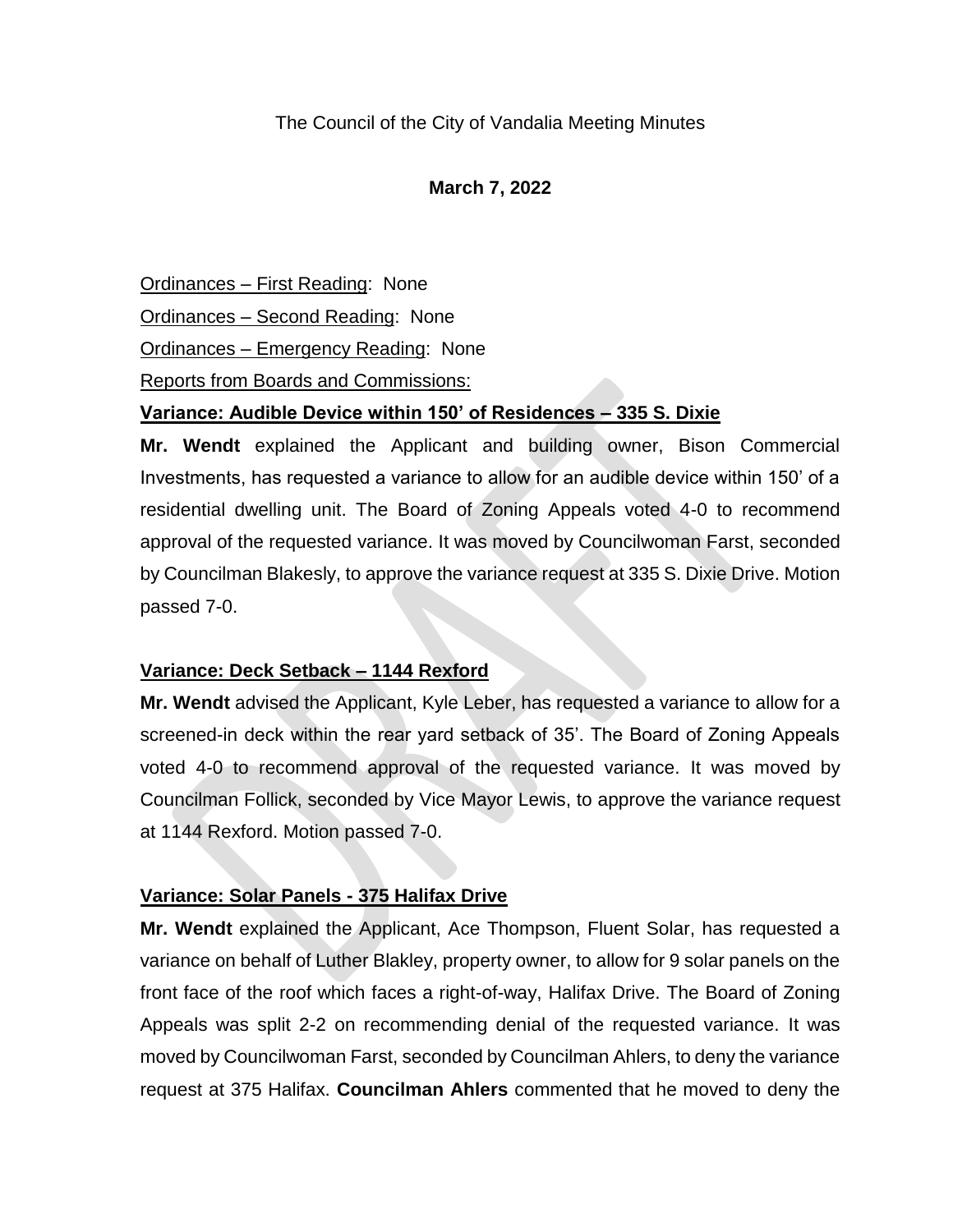# **March 7, 2022**

variance because staff is working on changing the existing policy that would possibly give more leeway on similar requests. He concluded by noting it is best to wait until the recommendation for the new policy is approved. Motion passed 7-0 variance denied.

# **Parks and Recreation Advisory Board Minutes: November 17, 2021**

**Mayor Herbst** called for comments or questions on said Parks and Recreation Advisory Board minutes. There were none.

# **Parks and Recreation Advisory Board Minutes: February 16, 2022**

**Mayor Herbst** called for comments or questions on said Parks and Recreation Advisory Board minutes. **Councilman Follick** inquired if staff has considered pay raises for seasonal and part-time staffing; especially, those positions that are historically difficult to fill. **Mr. Wendt** responded in the affirmative noting that he does not have a proposal prepared to discuss tonight. He concluded by advising Council that the proposal may not be ready until the April 4 Council Study Session.

# **Civil Service Meeting Minutes: November 4, 2021**

**Mayor Herbst** called for comments or questions on said Civil Service Meeting minutes. There were none

# **Civil Service Meeting Draft Minutes: February 25, 2022**

**Mayor Herbst** called for comments or questions on said Civil Service Meeting draft minutes. There were none

# **Council Comments**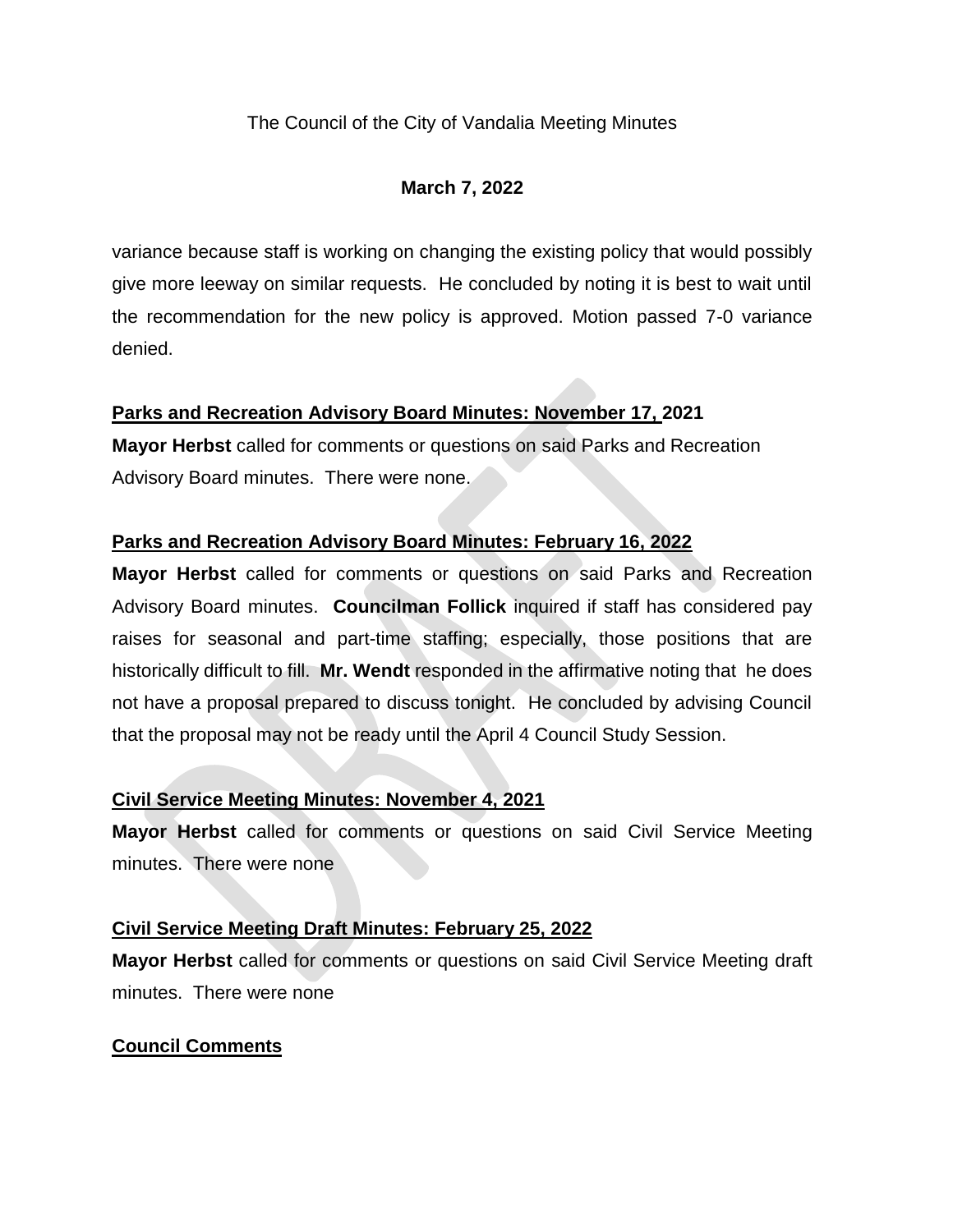# **March 7, 2022**

**Mr. McDonald** reminded Council and the audience an Executive Session is scheduled at the end of this meeting and it is possible that action may be taken after the Executive Session.

**Mr. Wendt** requested in addition to what is laid out to be reviewed in the Executive Session, which is collective bargaining, he would like to discuss certain personnel matters regarding the appointment of a public employee.

**Councilman Follick** congratulated the nineteen city employees who were honored with service milestones in 2021, which was a total of 330 years of combined service. He said anytime an organization has employees that have in the same place for 40 years and get service awards there is something to be said about the work environment. **Councilman Follick** inquired about HB 519 Tax Penalties and inquired if City staff had looked at possible implications of HB 422 Utility Billing. **Mr. Wendt** advised he will look into it and update Council. **Councilman Follick** is excited to see that the receational programs, participation levels and building attendance is rebounding from the pandemic

**Councilman Blakesly** shared condolences with the Hellard family for the loss of former Chief Thomas Hellard.

**Councilwoman Woods** shared she recently received a letter from an elderly lady in our community. The lady's medical professionals demanded that she go to an assisted living facility. She continued explaining that the elderly lady's two neighbors convinced the medical professionals that they would step up and give her the care she needed in order to stay at home. **Councilwoman Woods** concluded by sharing that we have incredible residents living in this city.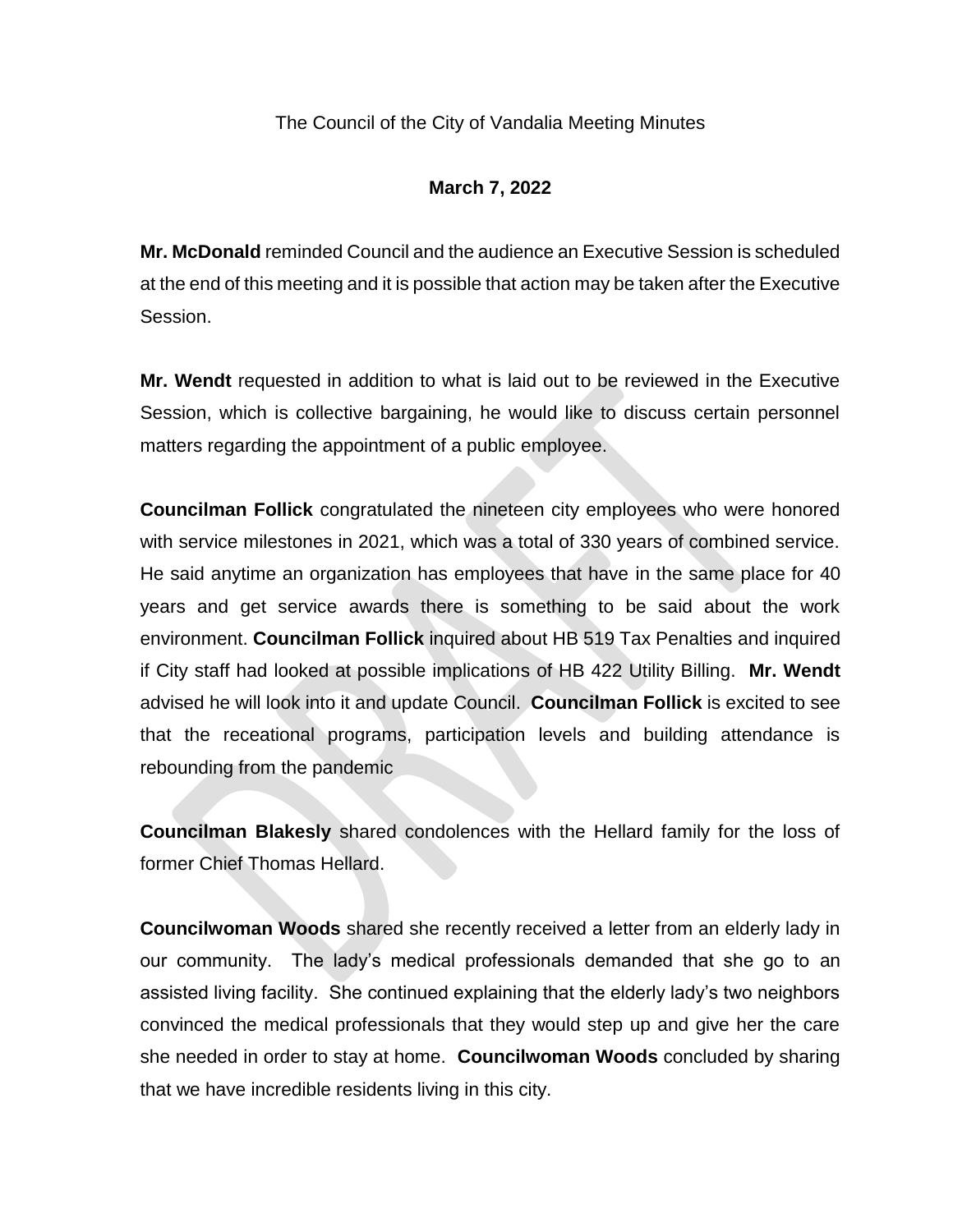### **March 7, 2022**

**Executive Session** - The purpose of the Executive Session is to review a collective bargaining strategy related to the Teamsters and to discuss certain personnel matters regarding the appointment of a public employee.

### **Executive Session**

At 7:30 p.m., during the regular council meeting, **Mayor Herbst** recommended that Council adjourn to Executive Session to discuss and to review a collective bargaining strategy related to the Teamsters and to consider and discuss certain personnel matters regarding the appointment of a public employee. It was moved by Vice Mayor Lewis, seconded by Councilman Blakesly, to adjourn to Executive Session. Councilman Blakesly voted yes, Councilwoman Woods voted yes, Councilman Ahlers voted yes, Councilman Follick voted yes, Councilwoman Farst voted yes, Vice Mayor Lewis voted yes, and Mayor Herbst voted yes. Motion passed 7-0. Council adjourned into executive session at 7:31 p.m.

### **Re-Convene to Council Meeting**

It was moved by Councilman Lewis, seconded by Councilman Blakesly, to end the executive session and reconvene to the council meeting at 8:02 p.m. All members present voted yes. Motion passed 7-0.

After Council re-convened from the Executive Session to the Council Meeting Resolution 22-R-22 was brought forward for Council's consideration.

**22-R-22** A Resolution Authorizing The City Manager To Accept The Fact Finders Recommendations Relating To The General Truck Drivers, Warehouseman, Helpers, Sales And Service, And Casino Employees, Teamsters Local Union No. 957. **Mr. McDonald** read Resolution 22-R-22 by title. **Mr. Wendt** explained this resolution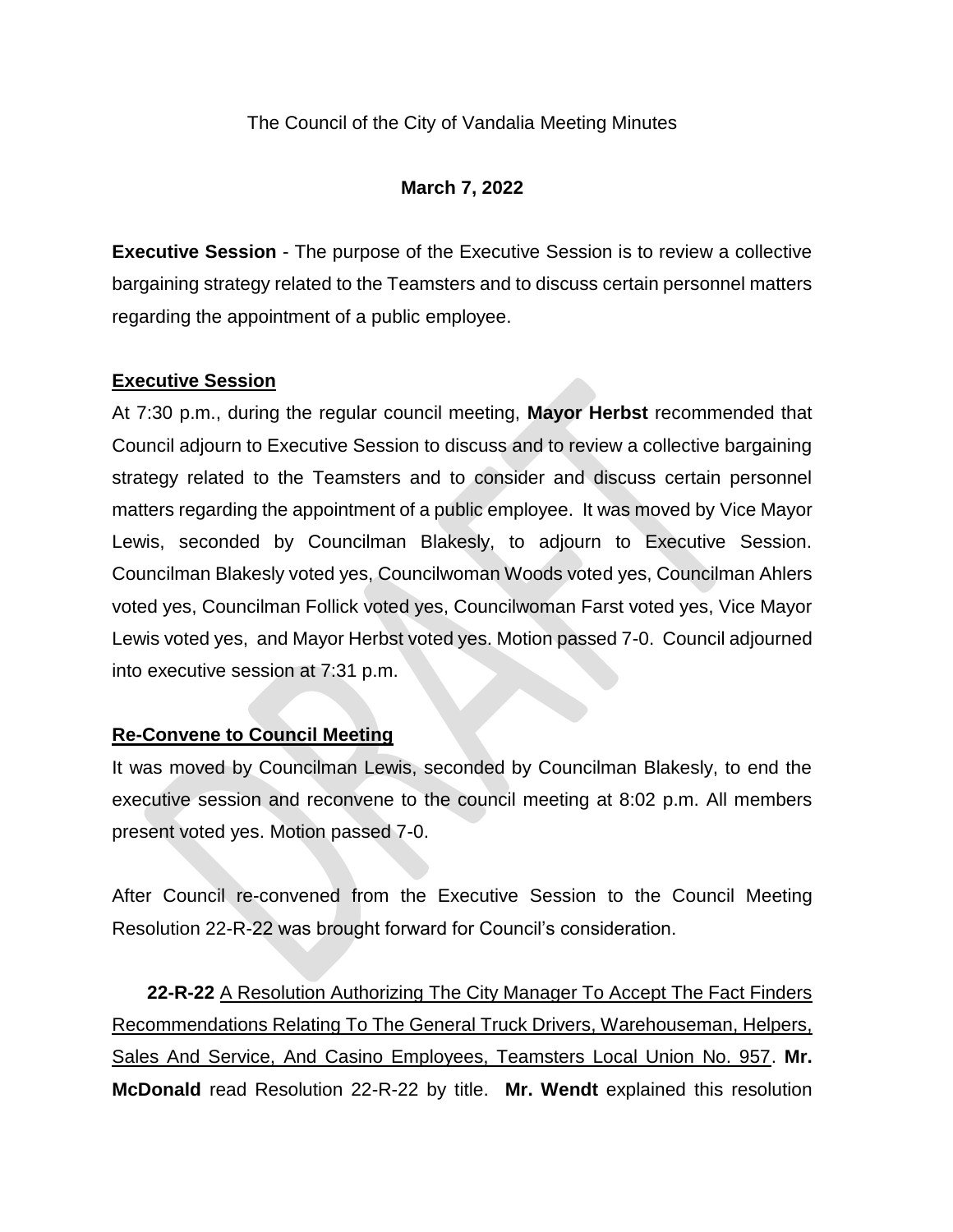# **March 7, 2022**

accepts the fact finders recommendations as it relates to the general truck drivers, warehouseman, helpers, sales and service, and casino employees, Teamsters Local Union No. 957. It was moved by Vice Mayor Ahlers, seconded by Councilman Follick, to approve Resolution 22-R-22. Motion passed 7-0.

The regular Council Meeting was then adjourned at 8:03 p.m.

APPROVED:

Richard Herbst, Mayor

ATTEST:

 $\overline{\phantom{a}}$  , where  $\overline{\phantom{a}}$  , where  $\overline{\phantom{a}}$  ,  $\overline{\phantom{a}}$  ,  $\overline{\phantom{a}}$  ,  $\overline{\phantom{a}}$  ,  $\overline{\phantom{a}}$  ,  $\overline{\phantom{a}}$  ,  $\overline{\phantom{a}}$  ,  $\overline{\phantom{a}}$  ,  $\overline{\phantom{a}}$  ,  $\overline{\phantom{a}}$  ,  $\overline{\phantom{a}}$  ,  $\overline{\phantom{a}}$  ,  $\overline{\phantom{a}}$  , Missy Pruszynski, Deputy Clerk of Council